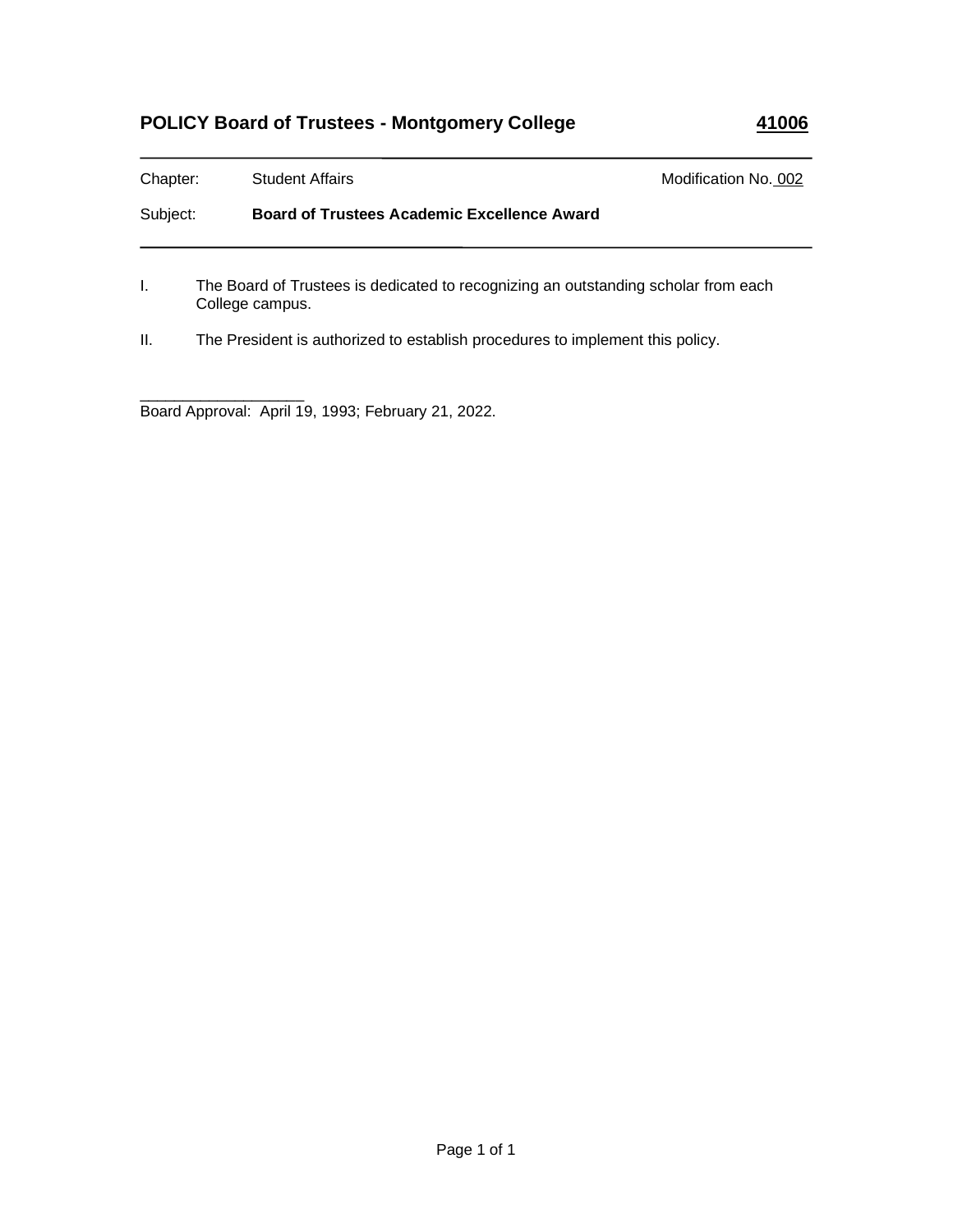### **PROCEDURE - Montgomery College 41006CP**

| Chapter: | <b>Student Affairs</b>                             | Modification No. 003 |
|----------|----------------------------------------------------|----------------------|
| Subject: | <b>Board of Trustees Academic Excellence Award</b> |                      |

- I. The Board of Trustees Academic Excellence Award program is designed to recognize anticipated graduates with outstanding academic achievement across the College's academic units as follows:
	- A. Applied Technologies, Gudelsky Institute for Technical Education, and Workforce Development and Continuing Education
	- B. Arts, Business, Education, English, and Social Sciences<br>C. Communication. Health Sciences. Health and Physical E
	- Communication, Health Sciences, Health and Physical Education, and **Humanities**
	- D. Science, Technology, Engineering, and Mathematics
- II. Candidates for nomination must be eligible for graduation. The nominee must have received an associate's degree (as a first undergraduate degree) in summer or fall terms or have completed 45 credit hours and have in progress final requirements for an associate's degree (as a first undergraduate degree) in spring term of the given academic year. At least 25 of the required credit hours must have been taken at Montgomery College. The nominee must have maintained a cumulative grade point average of 3.5 in all courses at the College. In addition, the candidate for nomination must be willing to participate in the commencement ceremony program.
- III. All students who meet the initial criteria will be notified of their nomination by College email in March, informed of the selection process by the senior vice president for academic affairs, and asked to respond to an appropriate contact person if they wish to be considered.
- IV. Selection Process
	- A. The senior vice president for academic affairs will appoint a collegewide nomination panel for each of the academic units. Each panel will consist of three faculty members from at least two campuses (except for single-campus programs) who represent disciplines in the academic unit. The initial appointees will have staggered one-year, two-year, and three-year appointments. Subsequent appointees will have three-year terms. Faculty members will be recommended by the appropriate dean to the senior vice president no later than January 31 with appointments made by the senior vice president no later than March 1 each year.
	- B. All nominees for each Board of Trustees Academic Excellence Award will be ranked in GPA order and reviewed by the field of study's nomination panel. Nominees will be asked to submit a 500-word essay addressing their education experience and community service. Each academic unit nomination panel will select nominees to interview. The panel will use the (a) academic history of the nominees, (b) the essay, and (c) the interview to recommend the top three students for the academic unit award.